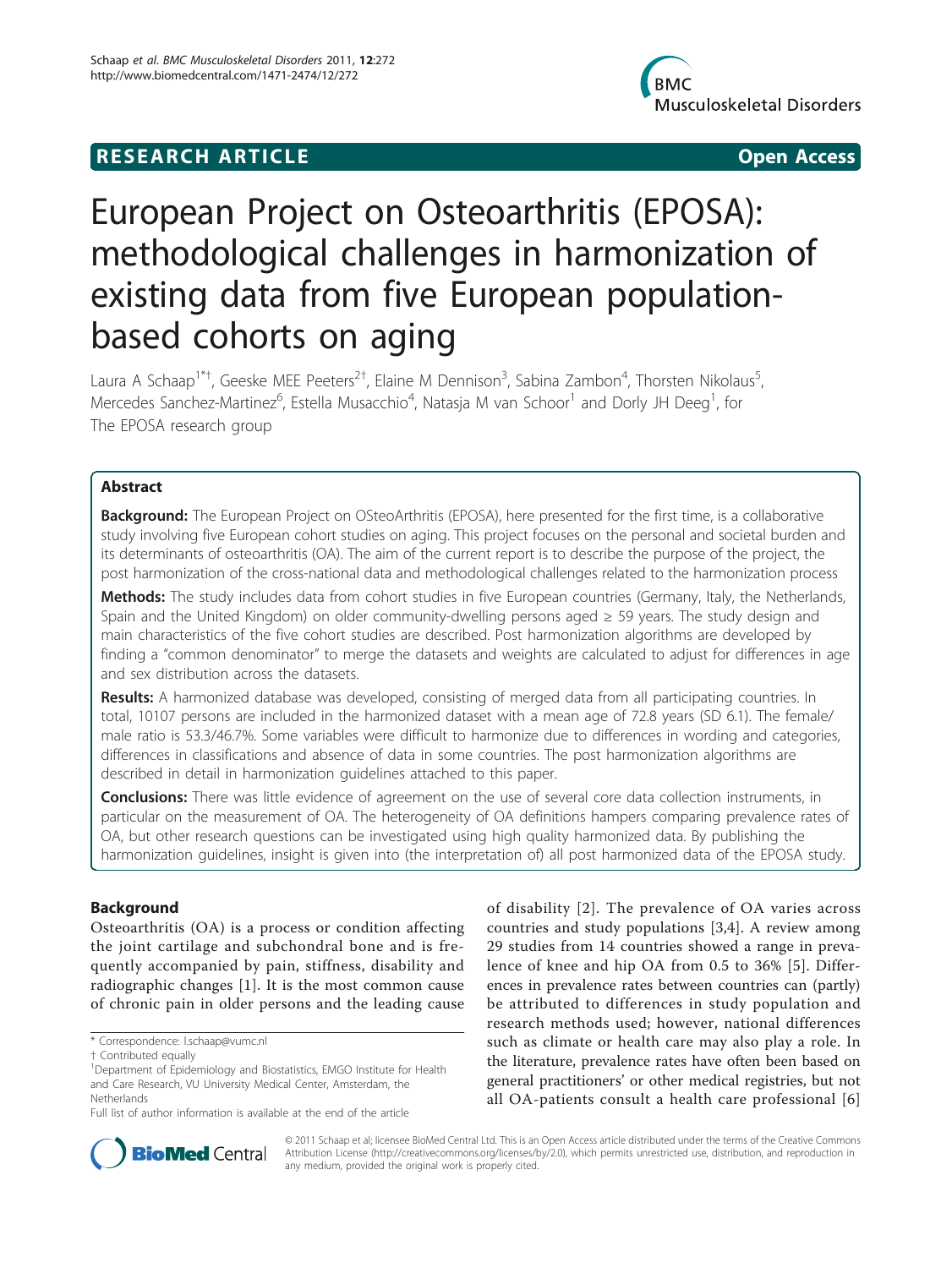and thus, these studies may underestimate the actual prevalence rates [[7\]](#page-11-0).

The European Project on Osteoarthritis (EPOSA) studies the personal and societal burden and its determinants of OA in the aging European population using data from five population-based cohort studies across Europe. These cohorts include not only persons with severe OA who receive treatment, but also persons with (mild) OA who have not sought care (so far). Emphasis lies on the personal consequences (such as quality of life and social participation) and societal consequences (such as health care use) of OA. Population-based studies are important as they provide data on the burden of the disease in terms of prevalence and impact on quality of life and health status, thus offering insight into the need for health care and prevention strategies.

The cohorts involved have not been set up in a standardized way and different sampling strategies have been used. The present paper provides a description of the cohorts included in the project, focuses on the post harmonization procedures to merge these cross-national data and describes the methodological challenges encountered in the process of harmonization. Our purpose is to document the degree to which these post harmonization efforts have succeeded. Furthermore, this paper describes to what extent common data collection instruments have been used and the important similarities and dissimilarities between these instruments. Post harmonization of OA, ADL limitations and social participation are described in detail to illustrate particular methodological challenges. The complete harmonization guidelines can be found in additional file [1:](#page-10-0) Harmonization guidelines.

# Methods

# Study design

The data of five existing longitudinal cohort studies are combined using post harmonization procedures. The five cohorts are population based, but vary in recruitment procedures and measurement instruments used. Table [1](#page-2-0) provides an overview of the main characteristics of the five cohorts. The design and procedures of all five cohort studies have been approved by the Medical Ethics committee of the respective institutes.

# Study samples

The EPOSA project involves five cohort studies performed in five different countries. While the methodology of each cohort is described in detail elsewhere, here a brief description of their main characteristics is provided.

Germany is represented by the University of Ulm, Institute of Epidemiology and Medical Biometry and AGAPLESION Bethesda Clinic Ulm. The study on Activity and Function in the Elderly in Ulm (ActiFE-Ulm) [[8\]](#page-11-0) is embedded in a European funded study on the prevalence of COPD and asthma (Indicators for Monitoring COPD and Asthma - IMCA). A random sample of 7460 persons aged 65 years and over was selected from the population registers in Ulm, Neu-Ulm and Alb-Donau-Kreis. The recruitment phase started in February 2009 and finished in April 2010. In total, 1506 persons agreed to participate in the study. The primary focus is physical activity (as measured by sensor technology) and the consequences of physical activity for cognitive, emotional and social functioning.

Italy is represented by the Department of Medical and Surgical Sciences, University of Padova, and National Research Council (CNR), Aging Branch, Institute of Neuroscience, Padova. The Progetto Veneto Anziani (ProVA) study was originally designed to assess the effects of cardiovascular and osteoarticular diseases on disability [[9](#page-11-0)]. Participants  $(65+)$  years, n = 3099) were living in two geographical areas of northeastern Italy (Camposampiero and Rovigo) near the city of Padova in the Veneto region. Participants were interviewed at home, and invited to the clinic for a general physical examination and additional diagnostic tests. Finally, physicians performed a medical chart review.

The Netherlands is represented by the VU University Medical Center, EMGO Institute for Health and Care Research, Amsterdam. Data were used from the Longitudinal Aging Study Amsterdam (LASA) [[10](#page-11-0)], an ongoing cohort study of predictors and consequences of changes in physical, cognitive, emotional and social functioning in older persons. In 1992/93 the first measurement cycle was completed within a random sample of older persons (55-85 years). The sample was selected from the population registers in 11 municipalities in the Netherlands and stratified for age, sex and level of urbanization. Each measurement cycle consists of a main interview, a medical interview (both face-to-face) and a self-administered questionnaire. For the current study, data were used from 1669 persons aged 65 years and older who participated in the fourth measurement cycle in 2001/2002.

Spain is represented by the Universidad Autónoma de Madrid Centro Universitario de Salud Pública. The study included is Ageing in Peñagrande [[11](#page-11-0)]. Participants (65+) were selected from the Register of Health District Area in the neighbourhood of Peñagrande, which is part of the Fuencarral district in Madrid. Of the 4,244 persons of 65 years and over living in Peñagrande as of July 31, 2007, a random, age and sex stratified sample of 1250 persons was drawn of whom 1110 were eligible (88.8%) and 814 consented to participate.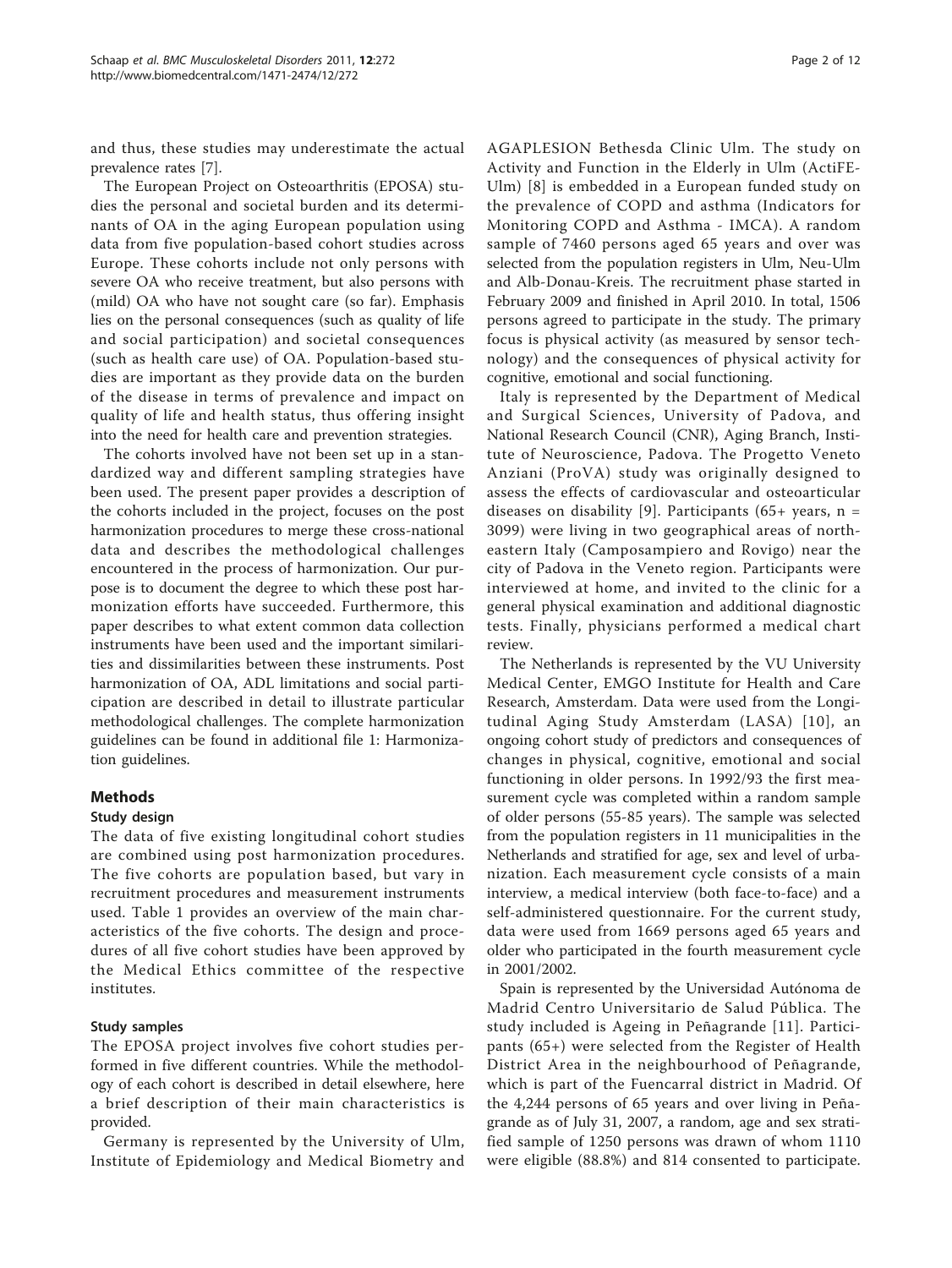|                                                         | <b>ActiFE</b>                                                                                               | ProVA                                                                                                          | LASA                                                                                                      | Peñagrande                                                                        | <b>HCS</b>                                                                                                    |
|---------------------------------------------------------|-------------------------------------------------------------------------------------------------------------|----------------------------------------------------------------------------------------------------------------|-----------------------------------------------------------------------------------------------------------|-----------------------------------------------------------------------------------|---------------------------------------------------------------------------------------------------------------|
| Country                                                 | Germany                                                                                                     | Italy                                                                                                          | Netherlands                                                                                               | Spain                                                                             | UK                                                                                                            |
| Region                                                  | Ulm                                                                                                         | Camposampiero, Rovigo                                                                                          | Amsterdam, Zwolle, Oss                                                                                    | Peñagrande<br>(Madrid)                                                            | Hertfordshire                                                                                                 |
| Baseline<br>year                                        | 2009                                                                                                        | 1995-1997                                                                                                      | 1992-1993                                                                                                 | 2007-2008                                                                         | 1999-2004                                                                                                     |
| Number of<br>follow-up<br>cycles                        | $\bigcirc$                                                                                                  | $\overline{2}$                                                                                                 | 5                                                                                                         | $\overline{0}$                                                                    | $\overline{2}$                                                                                                |
| Year of last<br>follow-up<br>cycle                      | $\sim$                                                                                                      | 2002-2004                                                                                                      | 2008                                                                                                      | ٠                                                                                 | 2007                                                                                                          |
| Sample size<br>at baseline                              | 1506                                                                                                        | 3099                                                                                                           | 3107                                                                                                      | 814                                                                               | 3225                                                                                                          |
| Recruitment<br>criteria                                 | Random selection from<br>municipality registries,<br>aged 65 years and older,<br>stratified for age and sex | Random selection from<br>health district registries,<br>aged 65 years and older,<br>stratified for age and sex | Random selection from<br>municipality registries<br>stratified for age, sex and<br>5 years mortality rate | Random selection<br>from municipality<br>registries stratified<br>for age and sex | Participants were born<br>during 1931-1939 in<br>Hertfordshire, and still<br>lived there during 1998-<br>2003 |
| Baseline<br>age-range<br>(years)                        | $65+$                                                                                                       | $65+$                                                                                                          | $55 - 85$                                                                                                 | $65+$                                                                             | 60-72                                                                                                         |
| Baseline age 74.7 (6.5)<br>(years, mean<br>(SD)         |                                                                                                             | 76.4 (7.8)                                                                                                     | 70.8 (8.8)                                                                                                | 77 (7.6)                                                                          | 67.4 (1.9)                                                                                                    |
| Sex (%<br>female)                                       | 43.5                                                                                                        | 59.9                                                                                                           | 57.6                                                                                                      | 51,5                                                                              | 47.3                                                                                                          |
| Education<br>(%<br>secondary<br>education or<br>higher) | 20.4                                                                                                        | 11.8                                                                                                           | 61.1                                                                                                      | 19.8                                                                              | 5.2                                                                                                           |
| Marital<br>status (%<br>married)                        | 65.2                                                                                                        | 50.0                                                                                                           | 53.3                                                                                                      | 63.4                                                                              | 77.8                                                                                                          |

<span id="page-2-0"></span>Table 1 Overview of the main characteristics of the five cohorts included in EPOSA

ActiFE: study on Activity and Function in the Elderly in Ulm, ProVA: Progetto Veneto Anziani study, LASA: Longitudinal Aging Study Amsterdam, Peñagrande: Ageing in Peñagrande, HCS: Hertfordshire Cohort Study.

The baseline measurement took place in 2007-2008 and consisted of face-to-face interviews.

The United Kingdom is represented by the University of Southampton, Southampton General Hospital, MRC Lifecourse Epidemiology Unit. The Hertfordshire Cohort Study (HCS) was designed to examine the relationship between growth in infancy and the subsequent risk of common adult diseases, including osteoporosis and osteoarthritis [\[12\]](#page-11-0). Potential participants in HCS were born during 1931-1939 in Hertfordshire, and still lived there during the period 1998-2003 ( $n = 8,650$ ). Persons who consented were visited at home where a structured questionnaire was administered (n = 3,225). Participants then attended a local morning clinic where a variety of investigations were performed ( $n = 2,997$ ). In 2004/05, a follow-up clinical study was performed in East Hertfordshire (n = 966). In 2007, a postal questionnaire enquiring about clinical events over the follow-up period, was sent to all participants throughout Hertfordshire ( $n =$  2,299). For the current study, data from the baseline measurement was used from persons who visited the clinic and who were 65 years and over  $(n = 1,879)$ .

#### Harmonization procedure

When various samples are used to study one particular hypothesis, the problem of heterogeneity between samples emerges. To cope with these differences, two approaches are possible: centralized analyses, which include harmonization of the datasets to create one large dataset in which the analyses are done, or coordinated independent analyses, in which the analyses are done in each dataset and the results per dataset are pooled afterwards [[13\]](#page-11-0). In the current study, preference was given to centralized analyses, because this approach enables analyses of which covariates explain differences between the countries. Post harmonization guidelines were developed to overcome the differences in measurement instruments between the cohorts. The harmonization guidelines used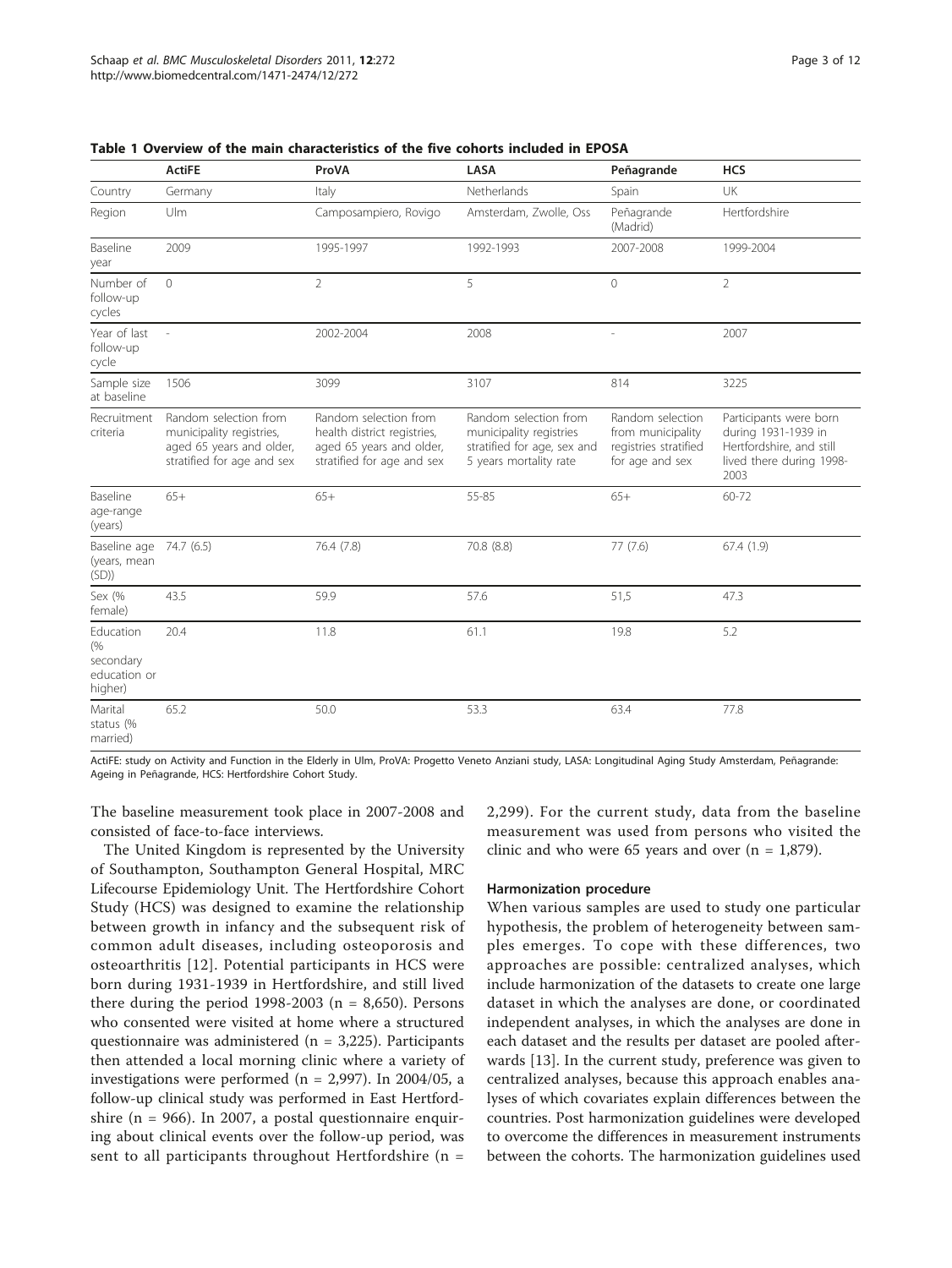in the Comparison of Longitudinal European Studies on Aging (CLESA) project served as an example for the current study [[14](#page-11-0)].

Figure 1 shows a schematic presentation of the harmonization procedures. Data from all cohorts were merged based on the common denominator available for each variable if at least three cohorts had the information relative to that specific measure available. If not all countries had the same detail of information, detailed information was lost in the harmonized variable. Alternatively, the same variable could be created for less than all five but more than two countries, if this led to preservation of detailed information. The cohort without detailed information was coded as having missing values on this more detailed variable. Cut-off values for categorization of variables were based on cut-off values from the literature. If no cut-off values were available, cut-off values were based on biological criteria or the distributions in the cohorts. Figure 1 also lists all harmonized variables of which the harmonization was successful (i.e. no or very little loss of information). Although information on radiographic OA and site-specific clinical OA was available in two cohorts only, it was included in the harmonized database, as these are main variables in the assessment of OA.

The involved partners sent all relevant data with variable and value labels in English to the coordinating center (VU University Medical Center, Amsterdam, the Netherlands). The coordinating center then developed the harmonized dataset in cooperation with the partners. A code book (harmonization guidelines) was made explaining how the variables were harmonized (see additional file [1](#page-10-0): Harmonization guidelines).

# Weighting procedure

Datasets were merged, but sample sizes and age and sex distributions differed across cohorts due to differences in recruitment procedures and inclusion criteria. Sample weights were calculated to adjust for differences in recruitment procedures and inclusion criteria. The weights were calculated per sex and per five-year age category, using the following formula:  $W = \text{Nexp/Nobs}$ , with the Nobs being the number of persons in a specific age/sex category in the cohort, and Nexp being the number of persons in a specific age/sex category in the population [[14\]](#page-11-0). The expected number of persons were derived from the European Standard Population [[15\]](#page-11-0). Nexp for the European population were based on the numbers for 2001 (average baseline year) and included

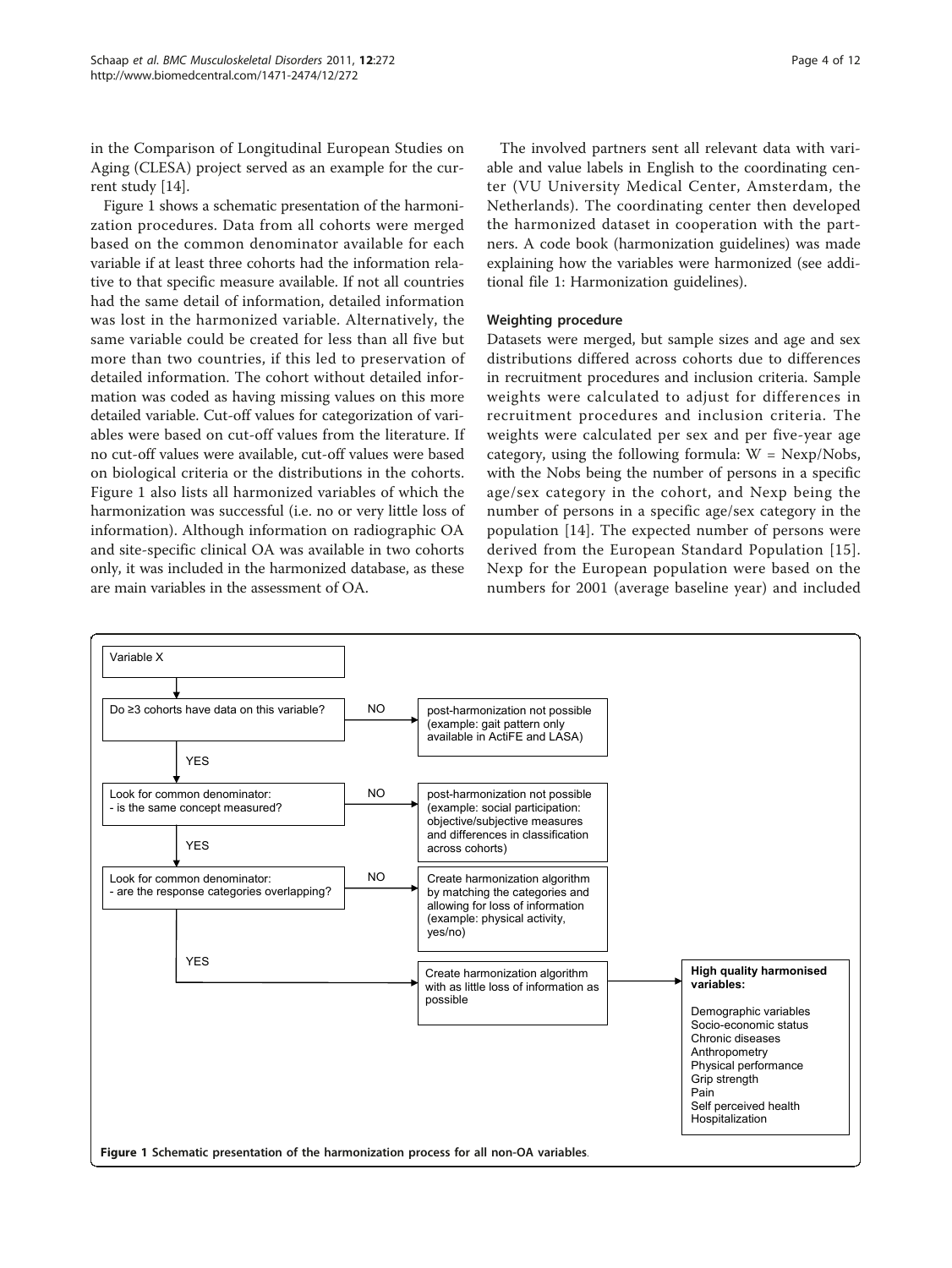27 countries. The weights for each of the countries were based on the numbers for that country given their specific baseline year.

# Results

# Description of main characteristics of the cohorts

Table [1](#page-2-0) shows the main characteristics of the five cohorts that were included in the EPOSA study. The differences in recruitment criteria become evident in the differences in baseline characteristics of the five cohorts. Table 2 shows the characteristics of the specific measurement cycle of each cohort that is used in the EPOSA study. The ActiFE, ProVA, LASA and Peñagrande studies were similar regarding age distribution, however, in HCS, the mean age was approximately 10 years lower. In ActiFE and HCS the percentage of men was higher than in the other studies. Note that the years of baseline in EPOSA differ across the cohorts. For each cohort, the most recent measurement cycle that contained comprehensive information on OA was chosen as the baseline measurement in EPOSA. For example, 2001/02 was chosen as the baseline year in LASA, because this was the most recent measurement cycle in which both self-reported and general practitioners information on the presence of OA was available.

In this paper it is not possible to describe the harmonization process for all variables included in the EPOSA database. Please refer to the harmonization guidelines in additional file [1](#page-10-0) for a detailed description of the algorithms used per variable. Here, harmonization of OA, ADL limitations and social participation is described in detail to illustrate the challenges and solutions in the harmonization process.

## Harmonization of OA

OA case definitions used in the literature vary by site of joint involvement (knee, hip, hand, generalised,

unspecified) and by method (self-report, clinical diagnosis/classification, plain radiography or other imaging, combinations of these). Each of these different approaches to OA case definitions was evident in the five cohorts, highlighting the lack of accepted standard case definitions in current European studies. As OA is believed to be a collection of disorders with shared features rather than a single disease entity, several definitions of OA may be the best strategy. Thus, it was decided not to develop one harmonized variable for OA, but rather develop several OA variables (site-specific/ non-specific self reported OA, site-specific/non-specific clinical OA and radiographic OA) which can be used according to specific research questions. Table [3](#page-5-0) shows which questions or measurements were used to construct the self-reported, clinical and radiographic definitions for knee, hip, hand and non-specific OA in each of the cohorts. Note that not all definitions were available for all cohorts. However, because OA is our main variable of interest in this study, we made an exception regarding the harmonization procedure: all types of OA definitions were constructed, even when data from only two countries were present.

In ProVA, persons were classified by physicians as having definite, possible or no OA in the knees, hips or hands. In the other countries, however, dichotomous definitions for clinical OA were used (yes/no). To test whether the possible-category in the ProVA data should be interpreted as either definite/yes or no, two statistical procedures were used: (1) optimal scaling technique, and (2) regression models with known OA-correlates. The optimal scaling technique used is called Princals, which is based on non-linear factor analysis [\[16](#page-11-0)]. This technique quantifies the distance between the scaling points (i.e. definite, possible, no). Regression analyses were done to test the associations with use of pain/anti-inflammatory drugs, physical performance, ADL limitations, and grip strength (left and

|  |  | Table 2 Characteristics of the measurement cycles used in EPOSA |  |  |  |  |  |  |  |  |  |  |
|--|--|-----------------------------------------------------------------|--|--|--|--|--|--|--|--|--|--|
|--|--|-----------------------------------------------------------------|--|--|--|--|--|--|--|--|--|--|

|                                             | <b>ActiFE</b> | ProVA      | LASA        | Peñagrande | <b>HCS</b> |
|---------------------------------------------|---------------|------------|-------------|------------|------------|
| Country                                     | Germany       | Italy      | Netherlands | Spain      | UK         |
| Year of baseline in EPOSA                   | 2009          | 1995-1997  | 2001-2002   | 2007-2008  | 1999-2004  |
| Sample size                                 |               |            |             |            |            |
| Invited                                     | 7460          | 4476       | 2076        | 1110       | 7106       |
| Responded                                   | 1506          | 3099       | 1691        | 814        | 2997       |
| Response rate                               | 19.8          | 69.2       | 81.5        | 73.3       | 42.2       |
| Age (years, mean (SD))                      | 74.7 (6.5)    | 76.3 (7.8) | 76.4 (8.0)  | 74.8 (7.2) | 65.6(2.9)  |
| Sex (% female)                              | 43.5          | 59.9       | 57.6        | 59.1       | 47.3       |
| Education (% secondary education or higher) | 20.4          | 11.7       | 61.0        | 22.4       | 5.2        |
| Marital status (% married)                  | 65.2          | 49.8       | 46.4        | 64.3       | 77.8       |

ActiFE: study on Activity and Function in the Elderly in Ulm, ProVA: Progetto Veneto Anziani study, LASA: Longitudinal Aging Study Amsterdam, Peñagrande: Ageing in Peñagrande, HCS: Hertfordshire Cohort Study.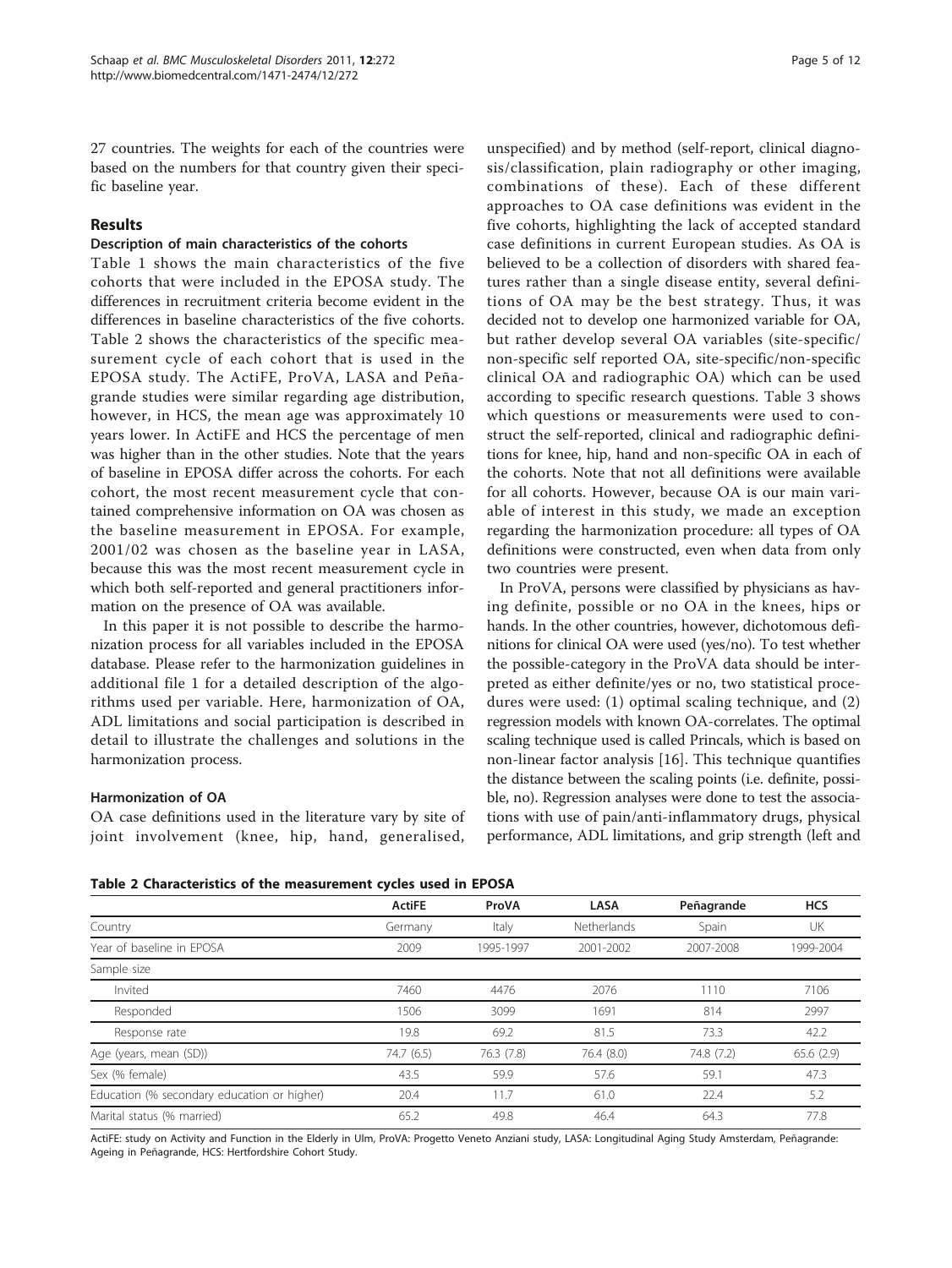# <span id="page-5-0"></span>Table 3 Definitions of OA in the cohort studies included in EPOSA

|                  |                                                                                  |                                                                                                                      | Cohort                                                                                                            |                                                                                                                                       |                                                                                                |
|------------------|----------------------------------------------------------------------------------|----------------------------------------------------------------------------------------------------------------------|-------------------------------------------------------------------------------------------------------------------|---------------------------------------------------------------------------------------------------------------------------------------|------------------------------------------------------------------------------------------------|
|                  | <b>ActiFE</b>                                                                    | ProVA <sup>+</sup>                                                                                                   | LASA                                                                                                              | Peñagrande                                                                                                                            | $HCS+$                                                                                         |
|                  |                                                                                  |                                                                                                                      | Self-reported OA                                                                                                  |                                                                                                                                       |                                                                                                |
| Knee             |                                                                                  | Pain or difficulty moving the<br>knees in the last year? Positive<br>if yes for $> 1$ month.                         | Do you have OA?<br>If yes: Would you please<br>tell me if you have<br>complaints of the knee?                     |                                                                                                                                       |                                                                                                |
| Hip              |                                                                                  | Pain or difficulty moving the<br>hips in the last year? Positive if If yes: Would you please<br>yes for $> 1$ month. | Do you have OA?<br>tell me if you have<br>complaints of the hip?                                                  |                                                                                                                                       |                                                                                                |
| Hand             |                                                                                  | Pain or difficulty moving the<br>hands in the last year? Positive<br>if yes for $> 1$ month.                         | Do you have OA?<br>If yes: Would you please<br>tell me if you have<br>complaints of the fingers or<br>hand/wrist? |                                                                                                                                       |                                                                                                |
| Non-<br>specific |                                                                                  | Positive if "yes" on any of the<br>above                                                                             | Do you have OA?                                                                                                   | Have you had pains in<br>the joints or bones?<br>Did you visit a doctor<br>for this problem?<br>Positive if yes on both<br>questions. |                                                                                                |
|                  |                                                                                  |                                                                                                                      | <b>Clinical OA</b>                                                                                                |                                                                                                                                       |                                                                                                |
| Knee             |                                                                                  | Judgement by physician based -<br>on physical examination and<br>information from medical<br>records                 |                                                                                                                   |                                                                                                                                       | Told by doctor to have knee<br>OA                                                              |
| Hip              |                                                                                  | Judgement by physician based -<br>on physical examination and<br>information from medical<br>records                 |                                                                                                                   | $\sim$                                                                                                                                | $\sim$                                                                                         |
| Hand             |                                                                                  | Judgement by physician based -<br>on physical examination and<br>information from medical<br>records                 |                                                                                                                   |                                                                                                                                       | Combination of observed<br>Heberdens nodes by trained<br>nurse and self-reported hand<br>pain. |
| Non-             | Has a doctor ever<br>specific told you that you<br>have or had OA/<br>arthritis? | Positive if "yes" on any of the<br>above                                                                             | General practitioners<br>questionnaire: Has your<br>patient been diagnosed<br>with OA?                            | Diagnosis in general<br>practitioners' records                                                                                        | Positive if "yes" on any of the<br>above                                                       |
|                  |                                                                                  |                                                                                                                      | Radiographic OA                                                                                                   |                                                                                                                                       |                                                                                                |
| Knee             |                                                                                  | JSN (K&L $\geq$ 2) + osteophytes                                                                                     |                                                                                                                   | $\overline{\phantom{a}}$                                                                                                              | JSN (K&L $\geq$ 2) + osteophytes                                                               |
| Hip              |                                                                                  |                                                                                                                      |                                                                                                                   | $\frac{1}{2}$                                                                                                                         |                                                                                                |
| Hand             |                                                                                  | DIP, PIP of digits 2-3, and CMC -<br>of digit 1:<br>JSN (K&L $\geq$ 2) + osteophytes                                 |                                                                                                                   |                                                                                                                                       | DIP, PIP, CMC of digits 2-5,<br>and IP:<br>JSN (K&L $\geq$ 2) + osteophytes                    |

ActiFE: study on Activity and Function in the Elderly in Ulm, ProVA: Progetto Veneto Anziani, LASA: Longitudinal Aging Study Amsterdam, Peñagrande: Ageing in Peñagrande, HCS: Hertfordshire Cohort Study, DIP: distal interphalangeal joint, PIP: proximal interphalangeal joint, CMC: carpo-metacarpal joint, IP: interphalangeal joint, K&L: Kellgren & Lawrence grading.

 $^{\dagger}$  In ProVA., all x-rays were taken at the time of the clinic visit, at the same hospital using the same radiographic equipment with standardized procedures, focus to film distance 100 cm, 55 kV, 8 mA/s. Anteroposterior x-ray of the hip, and weight-bearing anteroposterior and lateral x-rays of both extended knees were performed in standing position. Standard posterior-anterior radiographs of both hands with palm flat and fingers straight were performed.

‡ In HCS, weight bearing anterior-posterior and lateral semi-flexed radiographs of both knees were taken at the same hospital using the same radiographic equipment; a standard tube to film distance of 100 cm was used. Radiographs were performed at a median duration of 6 months (interquartile range (IQR) 4.8-7.2) after the clinic visit. Using the same equipment, anterior-posterior hand radiographs were obtained, with the hand placed as flat as possible.

right). The optimal scaling analysis and regression analyses showed smaller distances between 'definite' and 'possible' than between 'possible' and 'no' for clinical knee, hip and hand OA (data not shown). Therefore, 'possible' was interpreted as 'definite clinical OA' in the ProVA cohort.

Table [4](#page-6-0) presents the prevalence rates for knee, hip, hand and non-specific OA per definition used. The lowest site-specific prevalence rate was found for radiographic knee OA in the UK, the highest prevalence rate was found for clinical knee OA in ProVA. In LASA and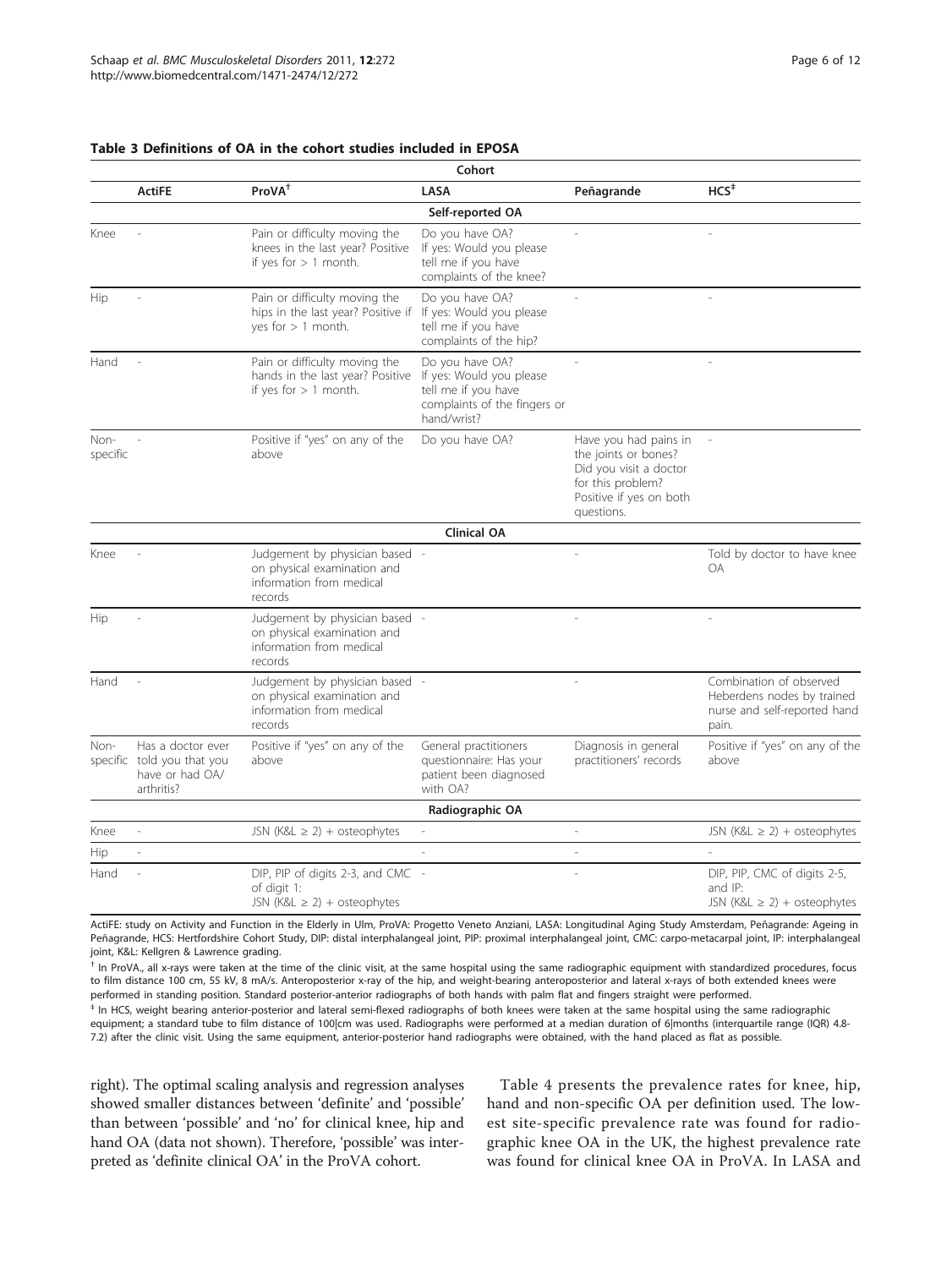# <span id="page-6-0"></span>Table 4 Prevalence rates of Osteoarthritis (OA) per site, per country and per definition

|              | 65-74 years old                               |                                       |                                         |                                      |                                       |  |  |  |  |
|--------------|-----------------------------------------------|---------------------------------------|-----------------------------------------|--------------------------------------|---------------------------------------|--|--|--|--|
|              | Germany                                       | Italy                                 | <b>Netherlands</b>                      | Spain                                | UK                                    |  |  |  |  |
|              | Definitions based on self-report              |                                       |                                         |                                      |                                       |  |  |  |  |
| Knee OA      |                                               | 19.2<br>$(17.1 - 21.3)$<br>$n = 1412$ | 23.6<br>$(20.5 - 26.7)$<br>$n = 706$    | L.                                   |                                       |  |  |  |  |
| Hip OA       |                                               | 14.1<br>$(12.3 - 15.9)$<br>$n = 1412$ | 17.4<br>$(14.6 - 20.2)$<br>$n = 706$    |                                      |                                       |  |  |  |  |
| Hand OA      |                                               | 15.7<br>$(13.8 - 17.6)$<br>$n = 1411$ | 19.1<br>$(16.2 - 22.0)$<br>$n = 706$    |                                      |                                       |  |  |  |  |
| Non-specific |                                               | 32.3<br>$(29.9 - 34.7)$<br>$n = 1411$ | 41.4<br>$(37.8 - 45.0)$<br>$n = 735$    | 56.2<br>$(50.8 - 61.6)$<br>$n = 326$ |                                       |  |  |  |  |
|              |                                               |                                       | Definitions based on clinical judgement |                                      |                                       |  |  |  |  |
| Knee OA      |                                               | 36.7<br>$(34.2 - 39.2)$<br>$n = 1434$ |                                         |                                      | 18.6<br>$(16.0 - 21.2)$<br>$n = 878$  |  |  |  |  |
| Hip OA       |                                               | 22.9<br>$(20.7 - 25.1)$<br>$n = 1434$ |                                         |                                      |                                       |  |  |  |  |
| Hand OA      |                                               | 33.1<br>$(30.7 - 35.5)$<br>$n = 1433$ |                                         |                                      | 23.1<br>$(21.1 - 25.1)$<br>$n = 1678$ |  |  |  |  |
| Non-specific | 44.7<br>$(41.4 - 48.1)$<br>$N = 830$          | 54.6<br>$(52.0 - 57.2)$<br>$n = 1433$ | 23.7<br>$(20.0 - 27.4)$<br>$n = 510$    | 43.6<br>$(38.2 - 49.0)$<br>$n = 328$ | 29.3<br>$(27.1 - 31.4)$<br>$n = 1688$ |  |  |  |  |
|              | Definitions based on radiographic information |                                       |                                         |                                      |                                       |  |  |  |  |
| Knee OA      |                                               | 8.6<br>$(6.4 - 10.8)$<br>$n = 647$    |                                         |                                      | 15.1<br>$(11.4 - 18.8)$<br>$n = 360$  |  |  |  |  |
| Hip OA       |                                               | 3.5<br>$(2.1 - 4.9)$<br>$n = 641$     |                                         |                                      |                                       |  |  |  |  |
| Hand OA      |                                               | 31.0<br>$(26.3 - 35.7)$<br>$n = 375$  |                                         |                                      | 28.1<br>$(19.3 - 36.9)$<br>$n = 100$  |  |  |  |  |
|              |                                               |                                       | 75+ years old                           |                                      |                                       |  |  |  |  |
|              | Germany                                       | Italy                                 | <b>Netherlands</b>                      | Spain                                | UK                                    |  |  |  |  |
|              |                                               |                                       | Definitions based on self-report        |                                      |                                       |  |  |  |  |
| Knee OA      |                                               | 24.3<br>$(22.1 - 26.5)$<br>$n = 1436$ | 31.4<br>$(28.0 - 34.8)$<br>$n = 696$    |                                      |                                       |  |  |  |  |
| Hip OA       |                                               | 18.9<br>$(16.9 - 20.9)$<br>$n = 1436$ | 19.1<br>$(16.2 - 22.0)$<br>$n = 696$    |                                      |                                       |  |  |  |  |
| Hand OA      |                                               | 21.9<br>$(19.8 - 24.0)$<br>$n = 1436$ | 25.9<br>$(22.6 - 29.2)$<br>$n = 697$    |                                      |                                       |  |  |  |  |
| Non-specific |                                               | 40.4<br>$(37.9 - 42.9)$<br>$n = 1433$ | 53.5<br>$(49.9 - 57.1)$<br>$n = 758$    | 65.5<br>$(61.2 - 69.8)$<br>$n = 460$ |                                       |  |  |  |  |
|              |                                               |                                       | Definitions based on clinical judgement |                                      |                                       |  |  |  |  |
| Knee OA      |                                               | 50.8<br>$(48.4 - 53.2)$<br>$n = 1672$ |                                         | L,                                   |                                       |  |  |  |  |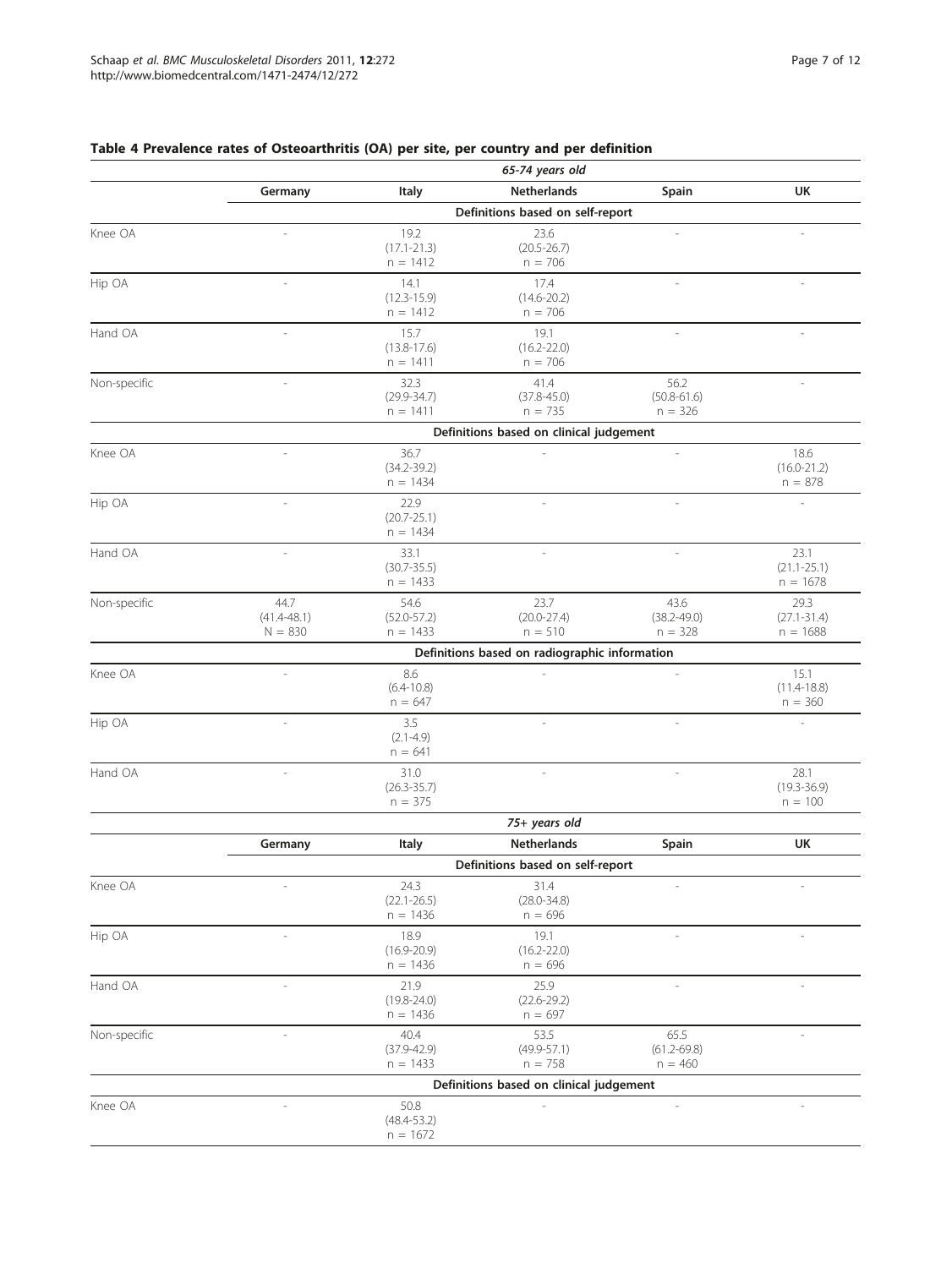| Hip OA       | $\overline{a}$                       | 36.1<br>$(33.8 - 38.4)$<br>$n = 1672$ | $\overline{\phantom{a}}$                      | $\overline{\phantom{a}}$             | $\overline{\phantom{a}}$ |
|--------------|--------------------------------------|---------------------------------------|-----------------------------------------------|--------------------------------------|--------------------------|
| Hand OA      | $\overline{a}$                       | 44.1<br>$(41.7 - 46.5)$<br>$n = 1674$ | $\overline{\phantom{a}}$                      | $\overline{\phantom{a}}$             |                          |
| Non-specific | 47.9<br>$(44.1 - 51.7)$<br>$n = 670$ | 69.6<br>$(67.4 - 71.8)$<br>$n = 1672$ | 40.5<br>$(36.4 - 44.6)$<br>$n = 549$          | 56.6<br>$(52.1 - 61.1)$<br>$n = 468$ |                          |
|              |                                      |                                       | Definitions based on radiographic information |                                      |                          |
| Knee OA      |                                      | 17.7<br>$(14.7 - 20.7)$<br>$n = 610$  | $\overline{\phantom{a}}$                      | $\overline{\phantom{a}}$             |                          |
| Hip OA       | $\overline{\phantom{a}}$             | 7.4<br>$(5.3 - 9.5)$<br>$n = 584$     | $\overline{\phantom{a}}$                      | $\sim$                               | $\overline{\phantom{a}}$ |
| Hand OA      | $\overline{\phantom{a}}$             | 55.0<br>$(49.8 - 60.2)$<br>$n = 358$  | $\overline{\phantom{a}}$                      | $\sim$                               | $\overline{\phantom{a}}$ |

<span id="page-7-0"></span>

| Table 4 Prevalence rates of Osteoarthritis (OA) per site, per country and per definition (Continued) |  |  |  |  |
|------------------------------------------------------------------------------------------------------|--|--|--|--|
|------------------------------------------------------------------------------------------------------|--|--|--|--|

Presented are the prevalence rates and 95% confidence intervals (95%CI) for site-specific and non-specific OA per country and per definition used. 95%CI was calculated as:  $p \pm 1.96 * SE$  in which SE =  $\sqrt{(p(1-p)/n)}$  and  $p =$  proportion. Results were weighted for age and sex in the European Standard Population as of January 1, 2001, and stratified for age.

Peñagrande, prevalence rates for self-reported OA seem to be higher than for clinical OA, however, in Italy, a reverse pattern was found. The agreement between selfreported and clinical OA varied between 77 and 82%. In HCS, prevalence rates were higher for clinical than radiographic knee OA, but lower for clinical than radiographic hand OA. The agreement between clinical and radiographic OA was 64% for the hand and 79% for the knee.

#### Harmonization of ADL limitations

In all five cohorts, a variety of Activity of Daily Living (ADL) variables were assessed in structured interviews (Table 5). First it was investigated which items were available in all cohorts. The item "do you have difficulty with walking up and down from a staircase?" was available in all cohorts and therefore included in the harmonized ADL score. In the LASA study, the item "do you have difficulty with taking a shower or bath?" was not

#### Table 5 Available items of Activity of Daily Living in each cohort

| <b>ADL</b> item                          | <b>ActiFE</b> | ProVa  | LASA   | Peñagrande | <b>HCS</b> |
|------------------------------------------|---------------|--------|--------|------------|------------|
| Walk up/down stairs                      | $^{+}$        | $^{+}$ | $^{+}$ | $^{+}$     |            |
| Cut your toe nails                       | $^{+}$        | $^{+}$ | $^{+}$ |            |            |
| Dress/undress                            | $^{+}$        | $^{+}$ | $^{+}$ | $^{+}$     |            |
| Sit down/rise from a chair               | $^{+}$        | $^{+}$ | $^{+}$ |            |            |
| Walk outside without rest                | $^{+}$        |        | $^{+}$ |            |            |
| Use own/public transportation            | $^{+}$        |        | $^{+}$ |            |            |
| Take shower/bath                         | $^{+}$        | $^{+}$ | $^{+}$ |            |            |
| Light housework                          | $^{+}$        |        |        |            |            |
| Walk into room                           |               | $^{+}$ |        | $^{+}$     |            |
| Eating/using cutlery                     |               | $^{+}$ |        | $^{+}$     |            |
| Use toilet                               |               | $^{+}$ |        | $^{+}$     |            |
| Raising arms above head                  |               | $^{+}$ |        | $^{+}$     |            |
| Use fingers to catch/handle small things |               | $^{+}$ |        | $^{+}$     |            |
| Running to catch a bus                   |               |        |        | $^{+}$     |            |
| Heavy housework                          |               |        |        | $^{+}$     |            |
| Preparing a hot meal                     |               |        |        | $^{+}$     |            |
| Shopping/carrying a bag/weight > 5 kg    | $^{+}$        | $^{+}$ |        | $^{+}$     |            |

ActiFE: study on Activity and Function in the Elderly in Ulm, ProVA: Progetto Veneto Anziani study, LASA: Longitudinal Aging Study Amsterdam, Peñagrande: Ageing in Peñagrande, HCS: Hertfordshire Cohort Study. The items in bold were used to construct the variable "number of ADL limitations" in EPOSA.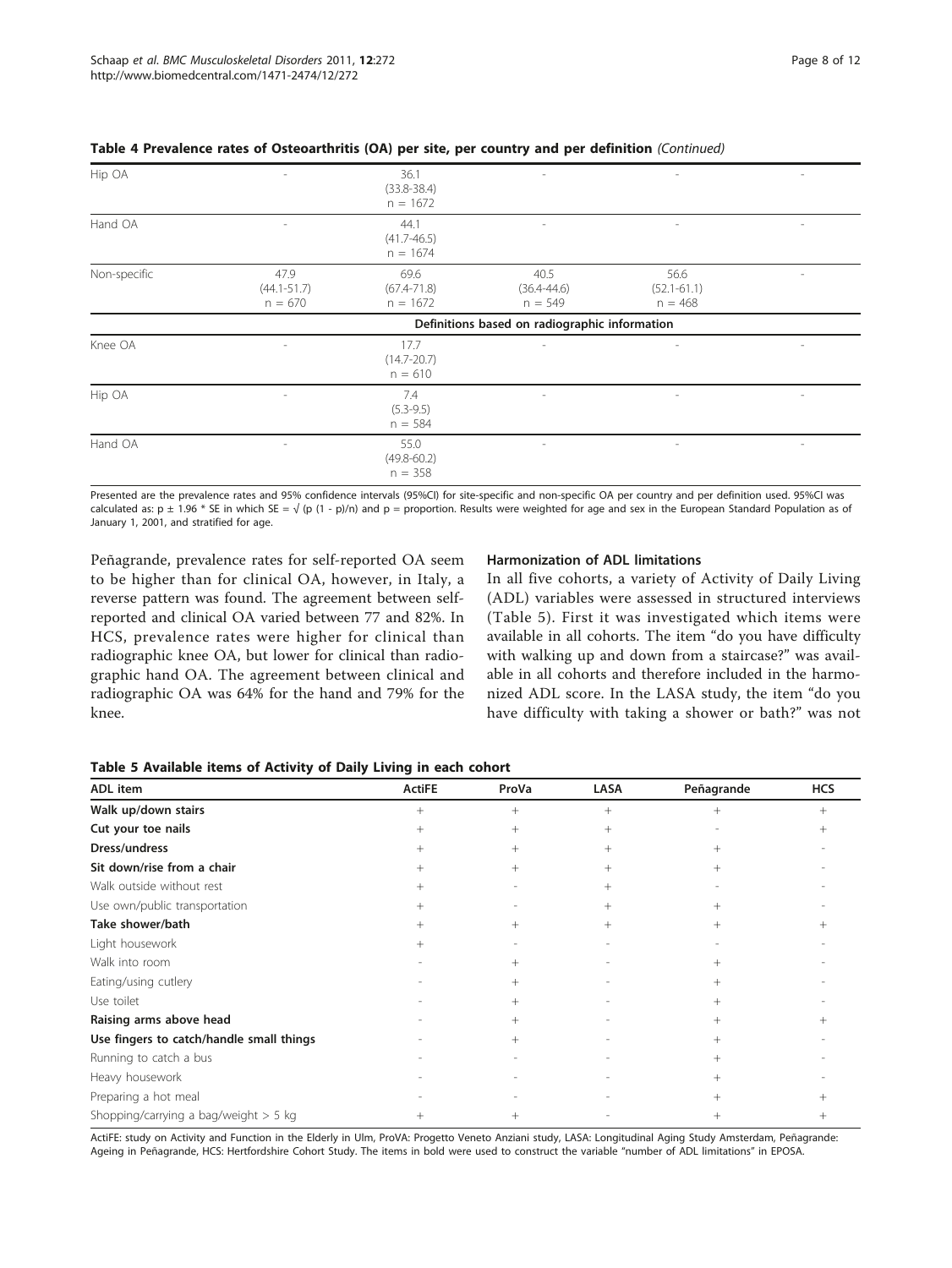available, but a proxy was used from the quality of life index score of the EQ-5D: "how much difficulty do you have with washing or dressing yourself?" Subsequently, this item was available in all cohorts and included in the harmonized ADL score. Second, it was investigated which items were available in most cohorts, which resulted in the selection of seven items in total (see Table [5\)](#page-7-0). Of these seven items, five items were used and per item 0 to 2 points were assigned according to the level of difficulty with that activity (0: no difficulty, 1: with difficulty, 2: unable to do alone). Thus, an ADL score ranging from 0-10 was made in all cohorts, but the actual items used within this score partly differ across cohorts. However, we tried to match the items as closely as possible according to the underlying physical demands. For example, the ActiFE and LASA studies did not have the item "Do you have difficulty with using your fingers to catch or handle small objects?". Instead, the item "Do you have difficulty cutting your toenails?" was used, because this activity also requires fine motor skills of the hands.

# Harmonization of social participation

All five cohorts had some information on social participation. In the ActiFE study the Lubben Social Network Scale was used, which assesses social isolation in older adults by measuring perceived social support received by family and friends. Two examples of items of this questionnaire are "How many relatives do you see or hear from at least once a month?" and "How many relatives do you feel at ease with that you can talk about private matters?". If social participation is regarded as an objective measurement of social activity, it is not possible to include data from ActiFE, as the questionnaire measures self perceived social support rather than engagement in social activities. In ProVA, Peñagrande, LASA and HCS, the frequency of participation in social activities was measured. In HCS the social activity score was derived from the social health questionnaire which includes the participation and frequency of 13 activities, such as positions of office or visiting friends. In Peñagrande, only two questions were asked regarding the frequency of caring for sick persons and caring for children. In LASA, respondents were asked whether they were involved in social organizations such as a political party or sport club and how often they participated in activities or meetings of these organizations. Although the frequency of social activities was assessed in four cohorts, the response categories varied: e.g. in ProVA the number of weekly hours devoted to social activities was asked, while in HCS the response categories were "weekly", "monthly" or "less often". Thus, the number and types of activities and the response categories differ greatly across the cohorts. It was

therefore concluded that the social participation variables from the different cohorts were too heterogeneous to be harmonized.

# **Discussion**

As the percentage of older persons is increasing rapidly across the Western world, the prevalence of OA is expected to rise [[2\]](#page-11-0). So far, OA has received little attention from clinicians and health care organisations. OA has mainly been studied clinically in a selected patient population. However, prevalence rates, course and consequences of OA in the general population are still largely unknown [[7](#page-11-0)]. World-wide large variations exist in treatment guidelines and timing of joint replacement surgeries [[17](#page-11-0),[18](#page-11-0)]. The EPOSA study was initiated to add to the insight into the correlates of OA and the role of differences in geographics, socio-economic status, and health care policies between European countries. Since OA cannot be cured, insight into the physical, mental and social consequences of OA is important. Such consequences may be more important outcomes of treatment than disease severity. However, there is a gap in the literature on these consequences in the general population. The EPOSA study aims to bridge this gap. This information will help to improve guidelines for the treatment of OA and subsequently the quality of life in OA patients.

In this paper, the harmonization procedures are described that are used in the European Project on Osteoarthritis (EPOSA). This study combines data of existing cohort studies across five European countries varying in climate, socio-economic status, life style, and health care policies. Across the cohorts, different measurement instruments were used and post harmonization algorithms were needed to merge the datasets and enable statistical analyses that allow testing cross-country differences.

Due to the lack in standardization of the definition of OA, it was impossible to harmonize OA into one variable of OA. However, OA is believed to be a collection of disorders with shared features rather than a single disease entity, suggesting that it is appropriate to use several definitions of OA. Different definitions were constructed, based on three sources of information, i.e. selfreport, clinical diagnosis and radiography. Higher rates of knee, hand and hip OA were found, for self-reported definitions than for the clinical definitions and radiography. These findings suggest that the prevalence rates of OA are higher for less specific definitions (e.g. pain or self-report) than for more specific definitions (clinical judgement by a rheumatologist). The only exception is the ProVA study, in which the self-reported prevalence rates were lower than the clinical prevalence rates. This may be explained by the fact that we interpreted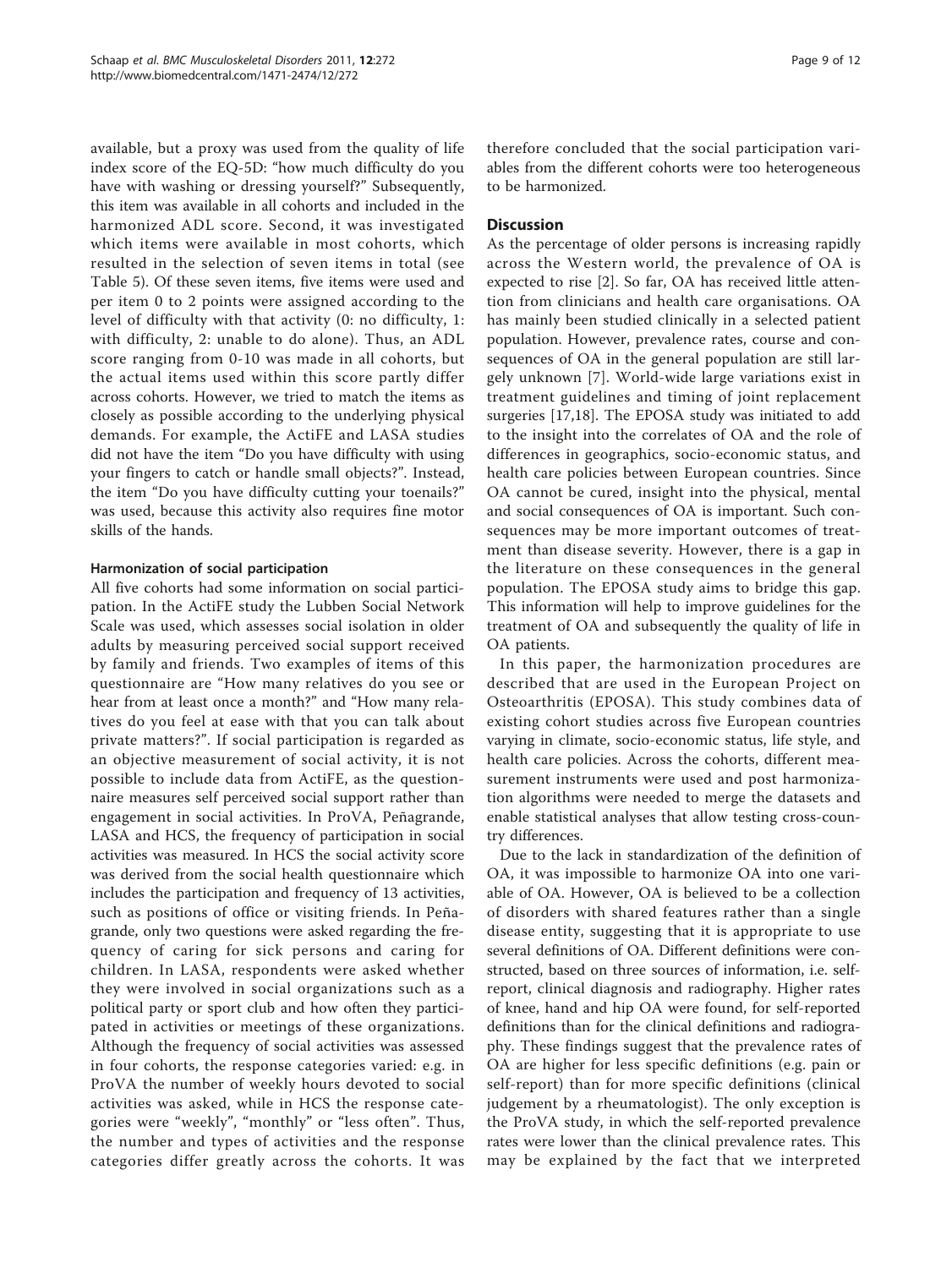"possible clinical OA" as having OA, which may have led to an overestimation. If the "possible" category is interpreted as not having OA, the prevalence rates for clinical OA are lower than for self-reported OA (data not shown). In contrast to our findings, a recent review study showed that prevalence rates were higher when radiographic OA definition was used compared to symptomatic or self-reported OA definitions (Pereira, 2011). This study included population based studies as well as hospital based studies, which makes it difficult to compare these results with the results of our study. The study also showed the difficulty in drawing conclusions on pooled prevalence rates due to large differences in study design, definition of OA and measurement of OA.

A limitation of this study might be the lack of radiographic OA data in most cohorts (only available in ProVA and HCS), as radiographic OA is still seen as the standard case definition of OA in many epidemiological studies [[19\]](#page-11-0). Also the widely used American College of Rheumatology (ACR) criteria include both clinical assessment and radiography in the definition of knee, hip and hand OA [[20](#page-11-0)-[22\]](#page-11-0). These criteria are developed for patients who report to their doctor with pain. The EPOSA study however, is completely population based, including both OA patients (who do not always seek care) and healthy persons. Performing radiography in population based studies is not common and often not feasible.

Despite the harmonization efforts, important differences remain in the interpretation of the OA-definitions for each EPOSA cohort. The number of joints included in the non-specific OA definitions varied (two joints in HCS, three joints in ProVA, and all joints in LASA and Peñagrande) and the source of information varied (e.g. clinical definitions were based on physical examinations carried out as part of the study in ProVA, on information available in medical records in LASA and Peñagrande, and on self-report of being diagnosed with OA by a physician in HCS and ActiFE, and self-reported OA was based on the question "do you have OA?" in LASA and on reported pain or difficulty moving the joints (Peñagrande and ProVA). These differences in definitions hamper cross-country comparisons of prevalence rates. The interpretation of the definitions between countries is too diverse and pre harmonization is needed to reliably study cross-national differences in prevalence rates of OA. In the literature, much effort has been devoted to developing a standard definition of OA for epidemiologic studies that includes symptoms, disability, and joint structural disease [\[23\]](#page-11-0). A difficulty in establishing a single definition is that although there is some correlation between radiographic disease severity and both symptoms and disability, the relationships are not as strong as expected [[24,25\]](#page-11-0). The results of

these studies suggest that OA is a collection of disorders with shared features rather than a single disease entity, resulting in different OA phenotypes. In our study we tried to harmonize different OA variables into three definitions (self-reported, clinical and radiographic OA), enabling studying different phenotypes of OA, depending on specific research questions.

Recently, recommendations for standardization of radiographic OA and symptomatic OA were given by researchers of the Translational Research in Europe Applied Technologies for Osteo-Arthritis (TREAT-OA) consortium, a large study on genetic and biochemical risk factors of OA [[26\]](#page-11-0). Consensus was reached that radiographic knee OA should be defined with the original Kellgren & Lawrence score "definite osteophytes and possible joint space narrowing", which is in agreement with our study. Radiographic hip OA was defined as "at least definite joint space narrowing", and no consensus was reached for the definition of radiographic hand OA. It was also not possible to standardize symptomatic OA since all studies defined symptomatic OA differently. The authors suggest including pain, clinical assessment of OA as well as radiographic data in this definition [[26\]](#page-11-0). Efforts in the development of knee OA definitions for use in epidemiological studies have led to the EULAR-recommendations [[27\]](#page-11-0), however, the information needed for these definitions (symptoms: pain, morning stiffness and functional limitations and signs: crepitus, restricted movement and bony enlargement) is not yet commonly measured in existing cohort studies. Until common definitions are available in cohort studies, post harmonization procedures, although not ideal, are the only available option for cross-cohort comparison of prevalence rates. Unfortunately, the cross-national EPOSA dataset is not well suited for research on the prevalence of OA. However, the dataset can be used to study associations between OA and risk factors or consequences in one or more cohorts that use a similar OA definition.

Post harmonization of other instruments other than OA measures was also problematic. Although a common ADL limitations measure was constructed, it has to be tested whether this measure is a valid and reliable instrument. Loss of information was especially great regarding social participation. Unfortunately, these data could not be harmonized because of heterogeneity of the social activity questionnaires across cohorts.

The measurement instruments used in each of the cohorts and for all variables were carefully selected by each of the cohorts and validated instruments were used if available. However, it is unclear to what degree the harmonized variables are valid. Validating all constructed variables is not feasible. To compensate for this, we are publishing the harmonization guidelines to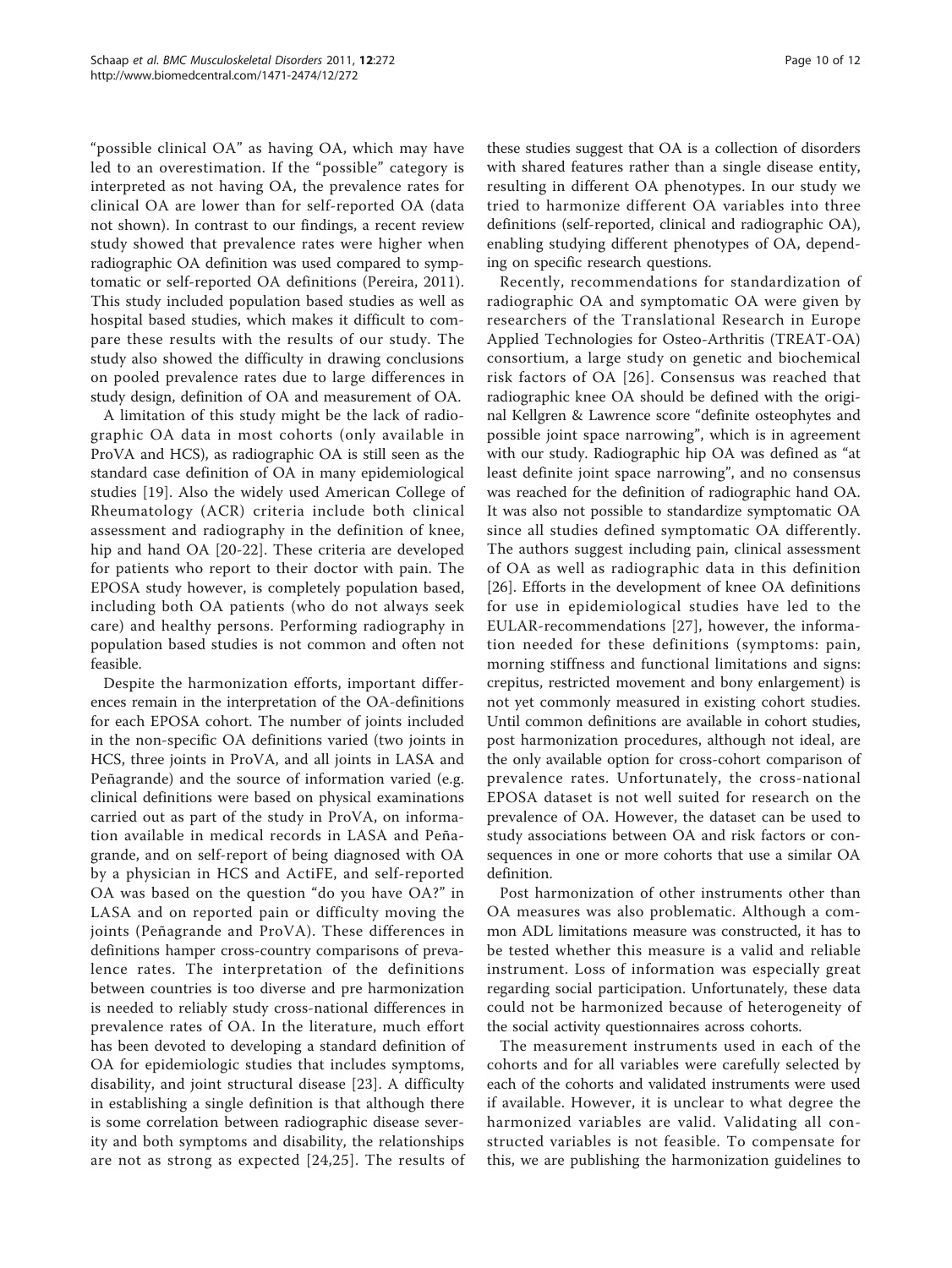<span id="page-10-0"></span>be transparent about the data harmonization. In future papers the effect of harmonization on the validity of the main variables used will be discussed in the concerning papers.

Fortunately, many other variables were successfully harmonized and include presence of other chronic diseases, anthropometric measures, physical performance, grip strength, pain, self perceived health and hospitalization. Although the intention of the harmonization was to study the prevalence rates of OA across countries and to focus on personal and societal consequences of OA, we cannot pursue these research questions with the current harmonized OA data. On the other hand, it is very well possible to study risk factors and consequences of OA in a part of the cohorts (based on the research questions and OA definitions available in the cohorts) and to study other non-OA-related research questions using high quality harmonized EPOSA data.

Post harmonization of epidemiologic studies has become more common in the past 20 years [\[28](#page-11-0)]. It is of great importance to address issues that arise when original data are being harmonized. When attempting post harmonization of data from existing cohort studies the challenges described in this paper are likely to occur. Although the cohorts that participate in the EPOSA study use common data collection instruments, still large differences in many variables existed due to differences in wording and categories, differences in classifications or absence of data. When harmonization leads to too much loss of information, for example in social participation, analysis can be done per cohort. Overall estimates can be obtained by pooling the results. However, this approach hampers cross-national comparisons and difficulty with the interpretation of the results remains. The results of this current paper show the urgency for more agreement on common data collection instruments in the design stage of cohort studies rather then retrospectively to facilitate pooling of data and crossnational comparison.

Despite these issues, the EPOSA dataset provides a unique opportunity to study various research questions in general populations of older persons across Europe. The cross-national nature of the study provides for a large number of older persons in the analyses and large variation across cohorts, resulting in sufficient power to draw conclusions with respect to associations between variables. The harmonized dataset allows for analysis on the individual level, and stratified analyses allow for studying cross-nation differences. In addition, direct replication of findings across countries is possible. Four of the cohorts participating in the EPOSA study provide follow-up data, enabling longitudinal data analyses.

Despite the extensive harmonization procedure, some variables, including OA, may continue to be difficult to compare across countries, and interpretation of findings may require particular attention. These aspects will be considered carefully by all involved investigators, and potential biases in the cross-national comparisons will be discussed in each future article.

# Conclusions

This paper provides the harmonization procedures on OA and other selected variables of the EPOSA project. This paper shows the degree of success of the post harmonization attempts that have been made. Given the heterogeneity within the OA definitions, this dataset is less suitable to study prevalence rates of OA. However, the dataset is suitable for studying other research questions using high quality harmonized data. Furthermore, it is recommended that researchers reach agreement on data collection instruments in the design stage of cohort studies to facilitate successful pooling of data.

# Additional material

[Additional file 1: H](http://www.biomedcentral.com/content/supplementary/1471-2474-12-272-S1.PDF)armonization guidelines. This file provides all harmonized variables of the EPOSA study in detail.

#### Acknowledgements

The EPOSA research group: Germany: Th. Nikolaus (Principal Investigator), R. Peter, M. Denkinger, K. Rapp, S. Franke, F. Herbolsheimer; Italy: S. Maggi (Principal Investigator), S. Zambon; the Netherlands (coordinating center): D.J. H. Deeg (Principal Investigator), N.M. van Schoor, G.M.E.E. Peeters, L.A. Schaap. S. van der Pas, S.B. Wiegersma, P. Lips; Spain: Á. Otero (Principal Investigator), M.V. Castell, M. Sánchez Martínez; United Kingdom: E. Dennison (Principal Investigator), C. Cooper.

The Indicators for Monitoring COPD and Asthma - Activity and Function in the Elderly in Ulm study (IMCA - ActiFE) is supported by the European Union (No.: 2005121) and the Ministry of Science, Baden-Württemberg. The Longitudinal Aging Study Amsterdam (LASA) is financially supported by the Dutch Ministry of Health, Welfare and Sports. The ProVA study was funded by Fondazione Cassa di Risparmio di Padova e Rovigo, by the University of Padova, by Azienda Unità Locale Socio Sanitaria 15 and 18 of the Veneto Region, and by a grant from the Regione Veneto (Ricerca Sanitaria Finalizzata 156/03). The Hertfordshire Cohort Study was supported by the Medical Research Council, UK. The Peñagrande study was partially supported by the National Fund for Health Research (Fondo de Investigaciones en Salud) of Spain (project numbers FIS PI 05/1898); FIS RETICEF RD06/0013/ 1013 and FIS PS09/02143).

#### Author details

<sup>1</sup>Department of Epidemiology and Biostatistics, EMGO Institute for Health and Care Research, VU University Medical Center, Amsterdam, the Netherlands. <sup>2</sup>School of human movement studies, University of Queensland Brisbane, Australia. <sup>3</sup>MRC Lifecourse Epidemiology Unit, University of Southampton, Southampton General Hospital, Southampton, UK. 4 Department of Medical and Surgical Sciences, University of Padova, and National Research Council (CNR), Aging Branch, Institute of Neuroscience, Padova, Italy. <sup>5</sup>AGAPLESION Bethesda Clinic Ulm, University of Ulm, Ulm, Germany. <sup>6</sup>Department of Preventive Medicine and Public Health, Unit of Primary Care and Family Medicine, Faculty of Medicine, Universidad Autonoma de Madrid, Madrid, Spain.